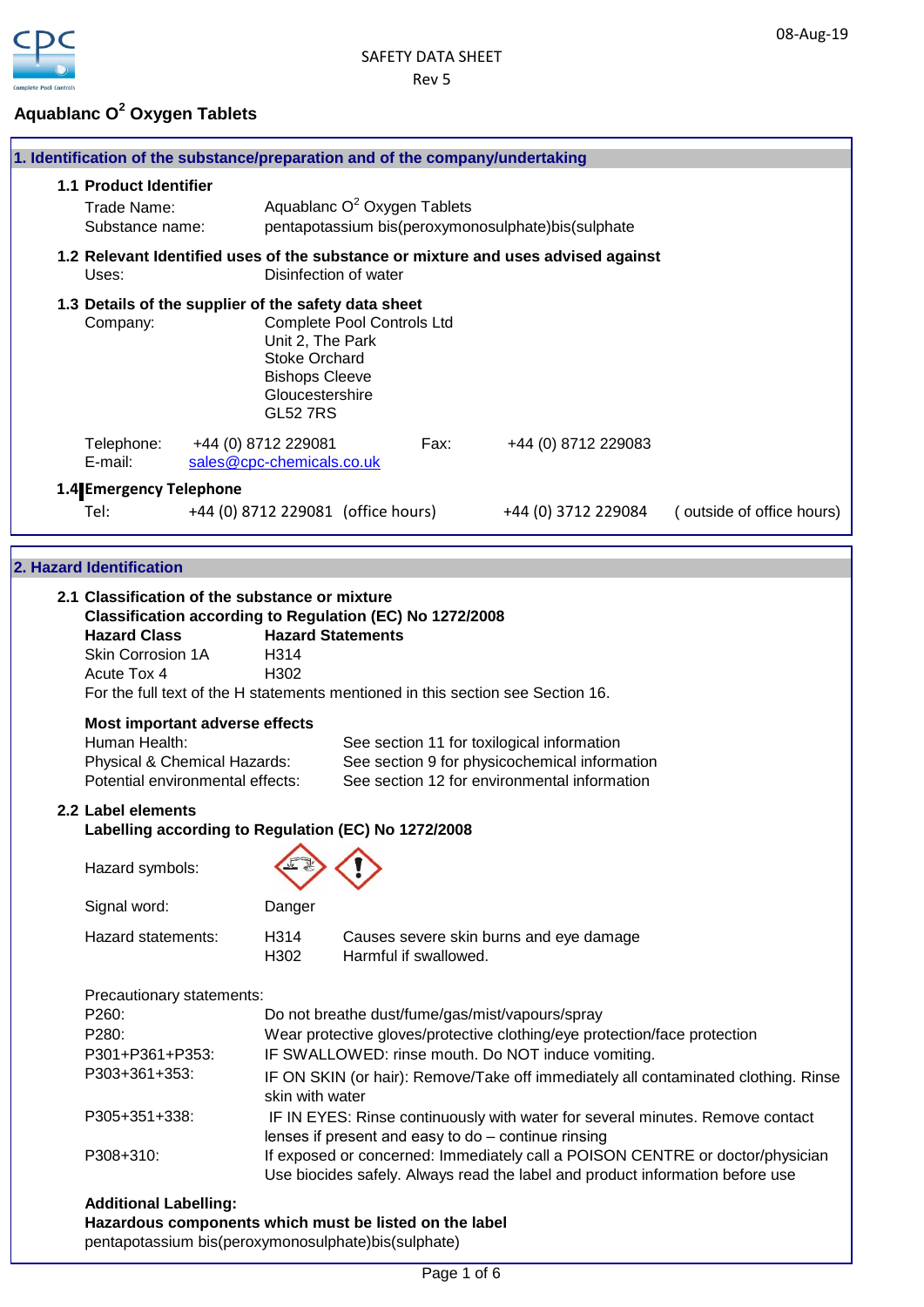# **Aquablanc O<sup>2</sup> Oxygen Tablets**

## **2. Hazard Identification**

### **2.3 Other Hazards**

No other information is available

## **3. Composition/information on ingredients**

#### **3.1 Substances**

Chemical nature: Solid

|            |                  | pentapotassium bis(peroxymonosulphate)bis(sulphate) |                      |
|------------|------------------|-----------------------------------------------------|----------------------|
| CAS No:    | EC No: Index No: | $\%$                                                | CLP Classification   |
| 70693-62-8 | 274-778-7 -      |                                                     | >=5 -<=50 H314: H302 |

## **4. First Aid measures**

| 4.1 Description of first aid measures |                                                                                                                                                                                                                                                          |  |  |  |
|---------------------------------------|----------------------------------------------------------------------------------------------------------------------------------------------------------------------------------------------------------------------------------------------------------|--|--|--|
| General Advice:                       | Take off all contaminated clothing immediately.                                                                                                                                                                                                          |  |  |  |
| If Inhaled:                           | In case of accident by inhalation; remove casualty to fresh air and keep at rest. If<br>breathing is irregular or stopped, administer artificial respiration. Call a physician<br>immediately                                                            |  |  |  |
| In case of skin contact:              | Wash off immediately with plenty of soap & water. Immediate medical treatment is<br>necessary as untreated wounds from corrosion of the skin heal slowly and with<br>difficulty.                                                                         |  |  |  |
| In case of eye contact:               | Rinse immediately with plenty of water, also under eyelids for at least 15 minutes.<br>Remove contact lenses. Consult an eye specialist immediately. Go to an ophthalmic<br>hospital if possible.                                                        |  |  |  |
| If swallowed:                         | Clean mouth with water and drink plenty of water. Never give anything by mouth to<br>an unconscious person. If swallowed, do not induce vomiting - seek medical advice.<br>If a person vomits when lying on his back place him in the recovery position. |  |  |  |
|                                       | 4.2 Most important symptoms and effects, both acute and delayed                                                                                                                                                                                          |  |  |  |
| Symptoms & Effects:                   | See section 11 for more detailed information on health effects and symptoms                                                                                                                                                                              |  |  |  |
|                                       | 4.3 Indication of immediate medical attention and special treatment needed                                                                                                                                                                               |  |  |  |
| Treatment                             | Treat symptomatically                                                                                                                                                                                                                                    |  |  |  |

## **5. Fire fighting measures**

| 5.1 Extinguishing media:     |                                                                                                                                       |  |  |
|------------------------------|---------------------------------------------------------------------------------------------------------------------------------------|--|--|
| Suitable media:              | Use extinguishing measures appropriate to local circumstances and the surrounding<br>environment.                                     |  |  |
| Unsuitable media:            | No information available                                                                                                              |  |  |
| Specific Hazards:            | 5.2 Special hazards arising from the substance or mixture<br>In case of fire, the following can be released:<br>Sulphur dioxide (SO2) |  |  |
| 5.3 Advice for fire-fighters |                                                                                                                                       |  |  |
| Protective equipment:        | In the event of fire, wear self-contained breathing apparatus. Wear appropriate body<br>protection (full protective suit).            |  |  |
| Further Information:         | Collect contaminated fire extinguishing water separately. This must not be<br>discharged into drains.                                 |  |  |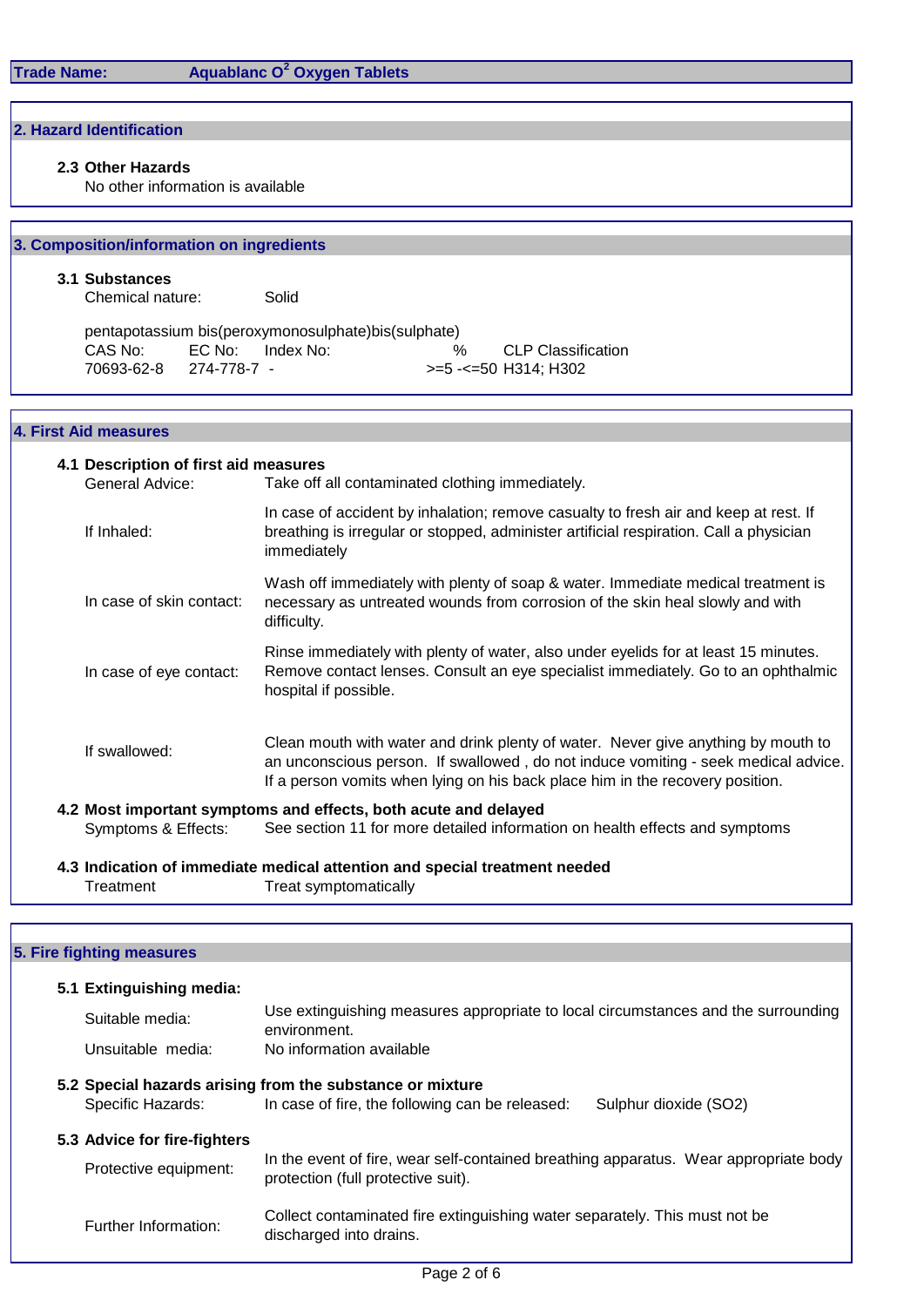|  | <b>Trade Name:</b> |  |
|--|--------------------|--|
|  |                    |  |

**Trade Name: Aquablanc O<sup>2</sup> Oxygen Tablets**

|                      | <b>6. Accidental release Measures</b>                                                                                                                                                                                                                                                |                                                                                                                                                           |                                                                                                                                                        |  |  |  |
|----------------------|--------------------------------------------------------------------------------------------------------------------------------------------------------------------------------------------------------------------------------------------------------------------------------------|-----------------------------------------------------------------------------------------------------------------------------------------------------------|--------------------------------------------------------------------------------------------------------------------------------------------------------|--|--|--|
|                      | 6.1 Personal precautions, protective equipment and emergency procedures                                                                                                                                                                                                              |                                                                                                                                                           |                                                                                                                                                        |  |  |  |
|                      | Personal Precautions:                                                                                                                                                                                                                                                                | Use personal protective equipment. Keep unprotected people away from of spill.<br>Avoid contact with skin and eyes. Do not breathe vapours or spray mist. |                                                                                                                                                        |  |  |  |
|                      | <b>6.2 Environmental precautions</b>                                                                                                                                                                                                                                                 |                                                                                                                                                           |                                                                                                                                                        |  |  |  |
|                      | Environmental precautions: Do not flush into surface water or sanitary sewer system. Avoid subsoil penetration<br>If the product contaminates rivers and lakes or drains - inform respective authorities.<br>If material reaches soil inform authorities responsible for such cases. |                                                                                                                                                           |                                                                                                                                                        |  |  |  |
|                      | 6.3 Methods and materials for containment and cleaning up<br>Use neutralizing agent. Keep in suitable closed containers for disposal.<br>Cleaning up:                                                                                                                                |                                                                                                                                                           |                                                                                                                                                        |  |  |  |
| Further Information: |                                                                                                                                                                                                                                                                                      |                                                                                                                                                           | Treat recovered material in the section 'Disposal considerations'                                                                                      |  |  |  |
|                      | 6.4 Reference to other sections                                                                                                                                                                                                                                                      |                                                                                                                                                           | See Section 1 for emergency contact information<br>See Section 8 for personal protective information<br>See Section 13 for waste treatment information |  |  |  |

## **7. Handling and storage**

| 7.1 Precautions for safe handling                                 |                                                                                                                                                                                                                                                                                                                                                                                                                                                                 |  |  |  |  |
|-------------------------------------------------------------------|-----------------------------------------------------------------------------------------------------------------------------------------------------------------------------------------------------------------------------------------------------------------------------------------------------------------------------------------------------------------------------------------------------------------------------------------------------------------|--|--|--|--|
| Advice on safe handling:                                          | Keep container tightly closed. Use personal protective equipment. Provide sufficient<br>air exchange and/or exhaust in work rooms. Avoid formation of aerosol. In case of<br>mist, spay or aerosol exposure wear suitable personal respiratory protection and<br>protective suit. Avoid contact with skin and eyes. Avoid inhalation of vapour or mist.<br>emergency eye wash fountains and emergency showers should be available in the<br>immediate vicinity. |  |  |  |  |
| Hygiene measures:                                                 | Keep away from food, drink and animal feeding stuffs. Smoking, eating and drinking<br>should be prohibited in the application area. Wash hands before breaks and at the<br>end of the work day. Take off all contaminated clothing immediately. Provide<br>adequate ventilation. Avoid contact with the skin and eyes.                                                                                                                                          |  |  |  |  |
| 7.2 Conditions for safe storage, including any incompatibilities. |                                                                                                                                                                                                                                                                                                                                                                                                                                                                 |  |  |  |  |
| Storage areas :                                                   | Store only in original receptacles                                                                                                                                                                                                                                                                                                                                                                                                                              |  |  |  |  |
| Fire and explosion:                                               | No special measures required                                                                                                                                                                                                                                                                                                                                                                                                                                    |  |  |  |  |
| Common storage:                                                   | Store away from flammable substances                                                                                                                                                                                                                                                                                                                                                                                                                            |  |  |  |  |
| 7.3 Specific end uses<br>Specific use(s)                          | No information available                                                                                                                                                                                                                                                                                                                                                                                                                                        |  |  |  |  |
| <b>Further Information</b>                                        | Protect from humidity and water                                                                                                                                                                                                                                                                                                                                                                                                                                 |  |  |  |  |

# **8. Exposure control/personal protection**

| 8.1 Control parameters |                               | No value assigned for this product                                                                              |  |
|------------------------|-------------------------------|-----------------------------------------------------------------------------------------------------------------|--|
| 8.2 Exposure controls  |                               | <b>Engineering measures</b> Refer to protective measures listed in sections 7 and 8                             |  |
|                        | Personal protective equipment |                                                                                                                 |  |
|                        | Respiratory protection        | Respiratory protective device required when high concentrations are present.<br><b>Short Term Filter Device</b> |  |
| Hand protection        |                               | Chemical-resistant gloves (EN 374)<br>Leather and Strong material gloves are NOT suitable                       |  |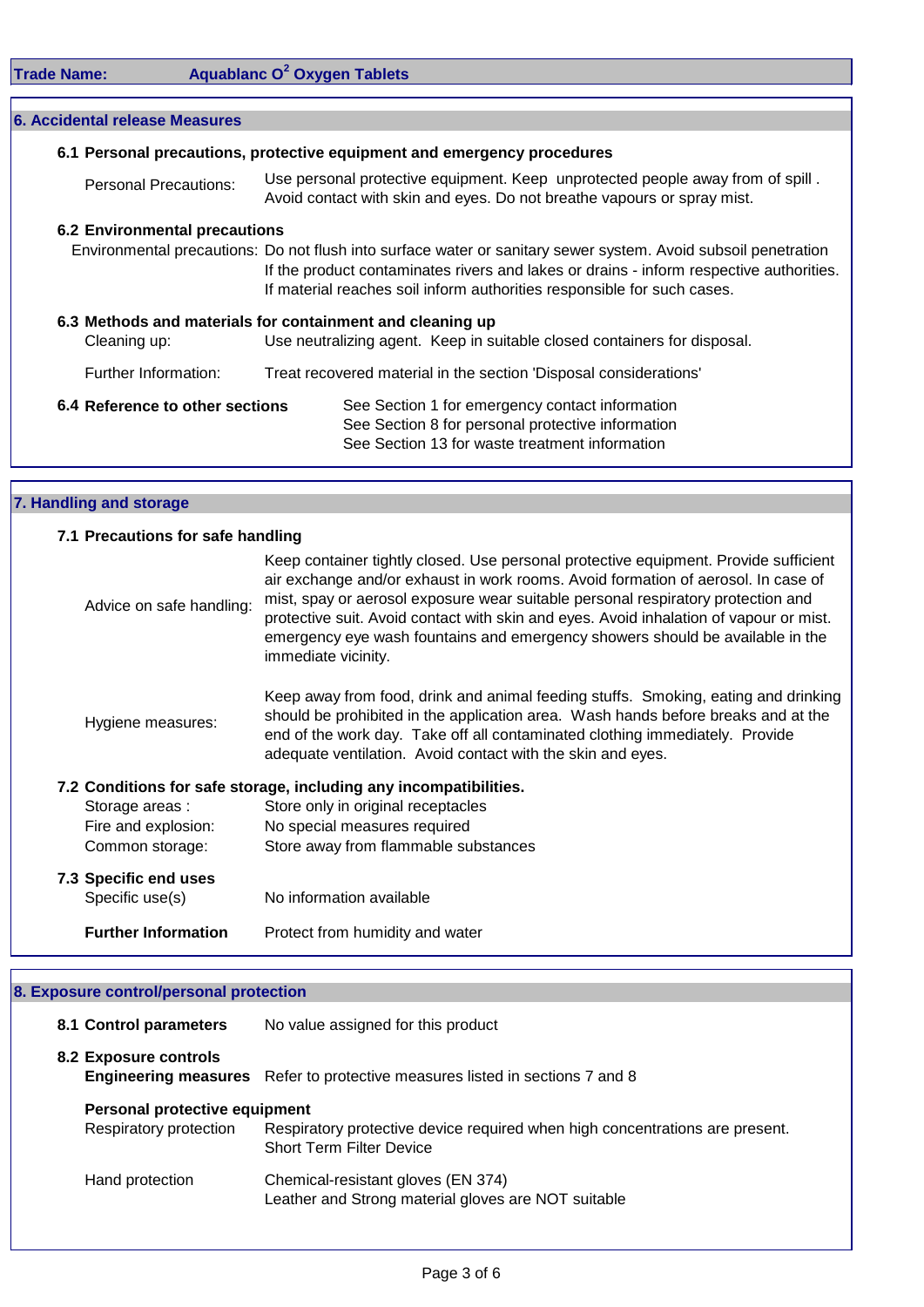### **Trade Name: Aquablanc O<sup>2</sup> Oxygen Tablets**

#### **8. Exposure control/personal protection**

#### **8.2 Exposure controls**

**Engineering measures**

Eye protection Tightly fitted safety goggles approved to standard EN 166.

Skin and body protection Impervious protective clothing

#### **Environmental exposure controls**

General advice: Do not flush into surface water or sanitary sewer systems Avoid subsoil penetration If the product contaminates rivers and lakes or drains inform respective authorities. If the product reaches soil inform respective authorities.

## **9. Physical and chemical properties**

## **9.1 Information on basic physical and chemical properties** Form: Tablets Colour: Colourless Odour:<br>
Odour Threshold:<br>
Odour Threshold:<br>
Currently we define Currently we do not have any information from our supplier about this.  $pH \tQ 20^{\circ}C$ : 2.3 Melting Point Boiling point/boiling range: Undetermined Flash point: Not applicable Flammability (solid, gas) Product is not flammable Density @ 20°C: Not determined Water solubility: Soluble **Other Information**  Undetermined

| Specific gravity at $20^{\circ}$ C: | No information available |
|-------------------------------------|--------------------------|
|                                     |                          |

# **10.1 Reactivity** Reactivity Mo information available **10.2 Chemical stability** Chemical stability No decomposition if stored and applied as directed **10.3 Possibility of hazardous reactions** Hazardous reactions: Currently we do not have any information from our supplier about this. **10.4 Conditions to avoid** Conditions to avoid Reacts with humid air **10.5 Incompatible materials** Materials to avoid No information available **10.6 Hazardous decomposition products 10. Stability and reactivity**

Haz. Decomp. products: S (Sox)ulphur oxides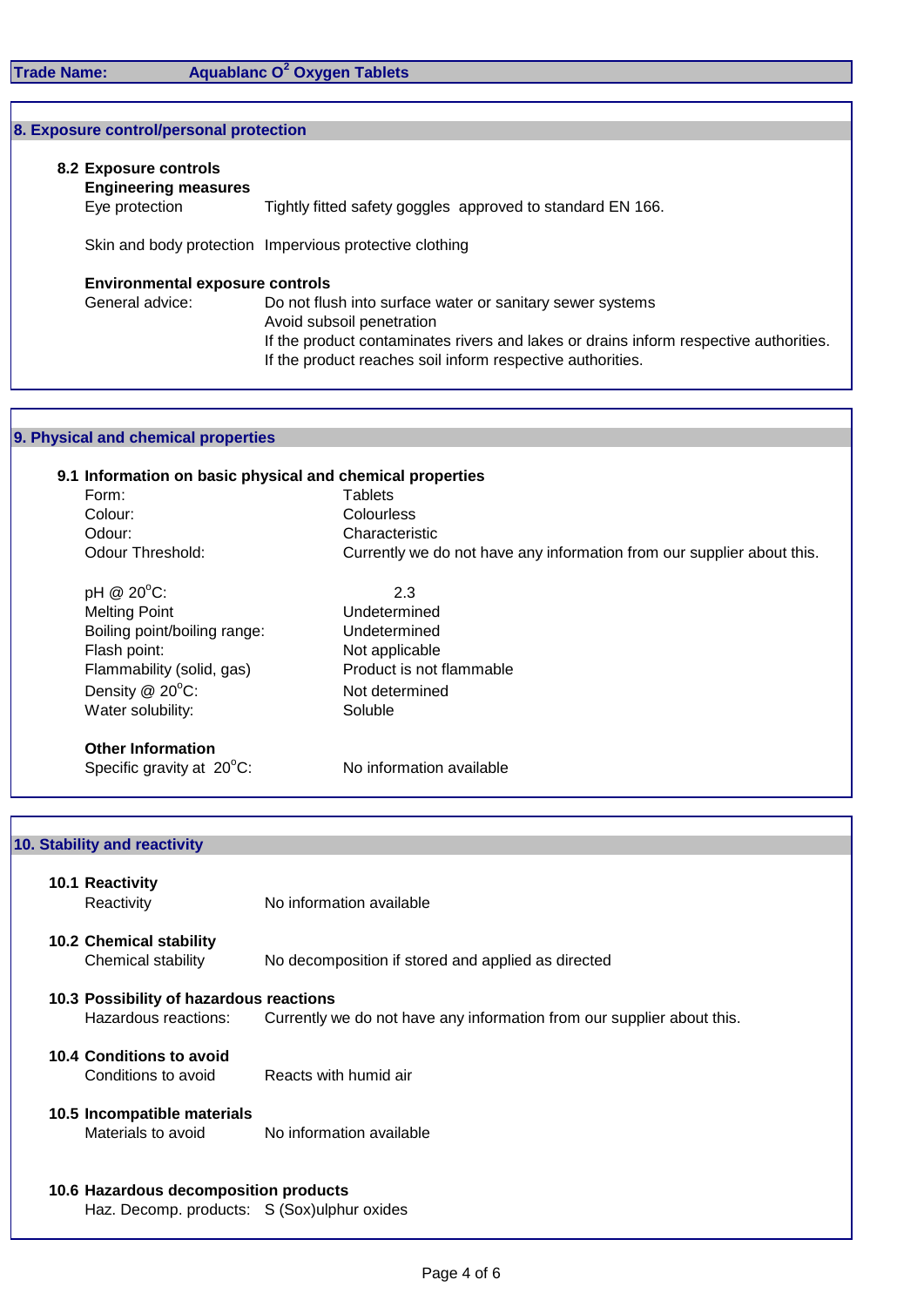## **Aquablanc O<sup>2</sup> Oxygen Tablets**

#### **11. Toxilogical Information**

- **11.1 Information on toxilogical effects Acute toxicity**
	- **Primary irritant effect:**

**on the skin:** Strong caustic effect on skin and mucous membranes **on the eye:** Strong caustic effect

| Carcinogenic | No further information available |
|--------------|----------------------------------|
| Mutagenic    | No further information available |

**Further Information:** Swallowing will lead to a strong caustic effect on mouth and throat and to the danger of perforation of oesophagus and stomach.

|  | <b>12. Ecological Information</b> |
|--|-----------------------------------|
|  |                                   |

**12.1 Toxicity** Water Hazard Class 1 (German regulation)(self assessment): Slightly hazardous for water

#### **12.2 Persistence and degradability**

Persistence and degradability No data available

## **12.3 Bioaccumlative potential** Bioaccumlative potential No data available

**12.4 Mobility in soil** Mobility in soil No data available

#### **12.5 Results of PBT and PvB :** PBT and PvB : No data available

## **12.6 Other adverse effects**

Further information: Must not reach sewage water or drainage ditch undiluted or unneutralized. Do not allow undiluted or large quantities of product to reach ground water, water course or sewage system.

#### **13. Disposal Considerations**

#### **13.1 Waste treatment methods**

- -Disposal should be in accordance with local, state or national legislation
- -Do not reuse empty containers without commercial cleaning or reconditioning
- -Do not discharge into drains or the environment ,dispose to an authorised waste collection point

#### **Classification**

Waste Codes in accordance with the European Waste catalogue (EWC) are origin-defined. Since this product is used in several industries, no Waste Code can be provided by the supplier. The Waste Code should be determined in arrangement with your waste disposal partner or the responsible authority